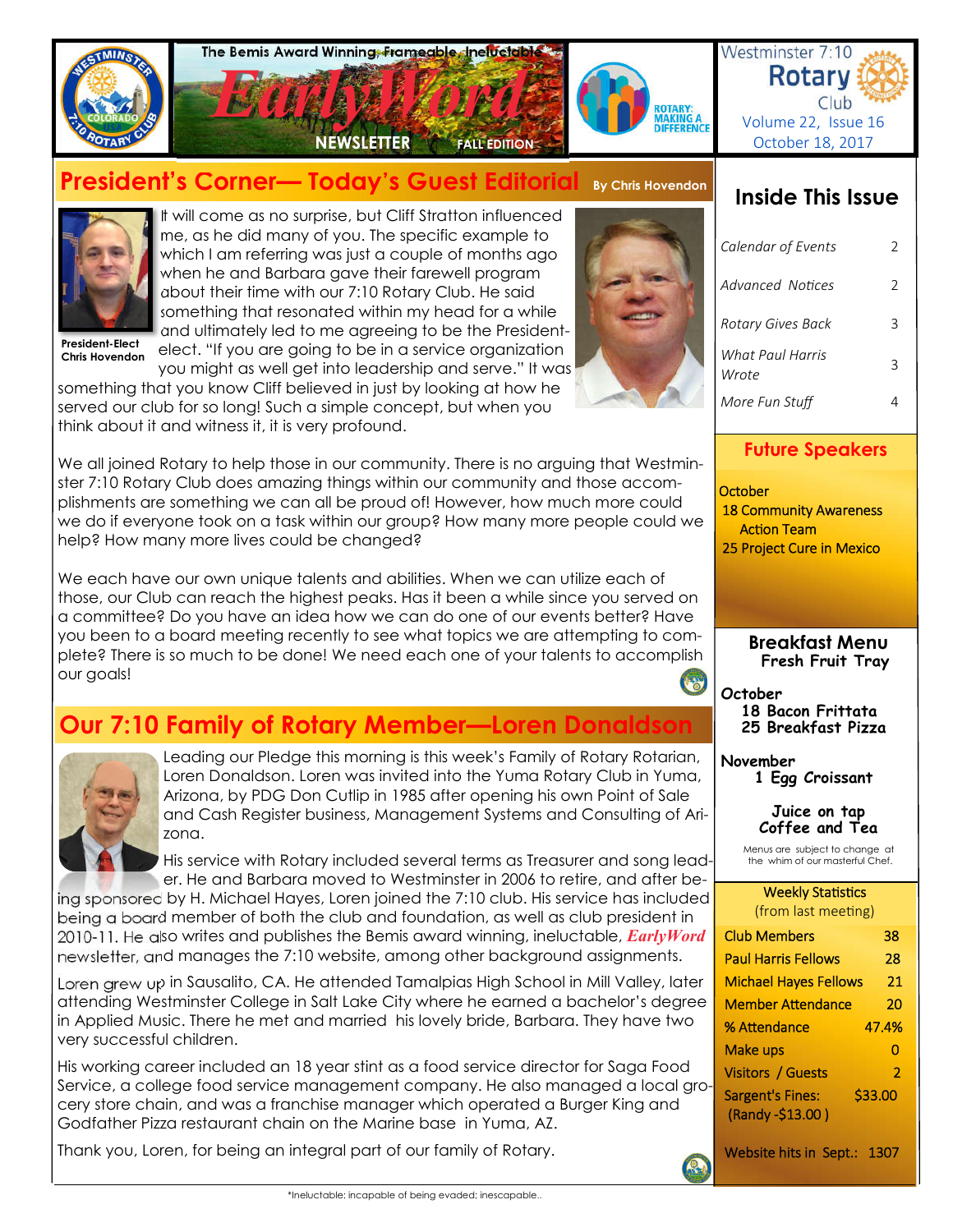**THIS WEEK'S PROGRAM…**



ARE YOU WEARING YOUR ROTARY PIN EVERY DAY?

ARE YOU WEARING YOUR ROTARY PIN EVERY DAY?

 **Community Awareness Action Team** 





## **...is Rotary Economic & Community Development Month**

| Sunday                     | Monday                                       | Tuesday      | Wednesday                  | Thursday                                                                                                                 | Friday                      | Saturday           |
|----------------------------|----------------------------------------------|--------------|----------------------------|--------------------------------------------------------------------------------------------------------------------------|-----------------------------|--------------------|
| $\mathbf{1}$               | $\overline{\mathbf{2}}$<br><b>Brian Hall</b> | $\mathbf{3}$ | 4 Club Meeting             | $5\phantom{a}$                                                                                                           | 6                           | $\overline{7}$     |
| 8                          | 9                                            | 10           | <sup>11</sup> Club Meeting | 12                                                                                                                       | 13                          | 14                 |
| 15<br><b>Ryan Holocher</b> | 16                                           | 17           | 18 Club Meeting            | 19                                                                                                                       | 20                          | 21                 |
| 22                         | 23                                           | 24           | <b>25 Club Meeting</b>     | 26<br><b>Club Board Meeting</b><br><b>Legacy Ridge</b><br><b>Restaurant</b><br>10801 Legacy Ridge<br>Pkwy-7:00-8:30 a.m. | 27<br><b>Blaine Swanson</b> | 28                 |
| 29                         | 30                                           | 31           |                            |                                                                                                                          |                             | <b>B=Birthdays</b> |

**Advanced Notices**

**Feb. 17, 2018—The 6th Annual Wine Stomp and Italian Buffet Dinner March 17, 2018—The ever exciting Bocce Ball Tournament May 12, 2018—The annual 7:10 Rotary / CASA Roast** 

## **Why Dictionaries are Important**

A dictionary makes you smarter and helps you teach your friends, siblings and relatives new words.

**Submitted by John Inman**

*Be kinder than necessary, for everyone you meet is fighting some kind of battle.*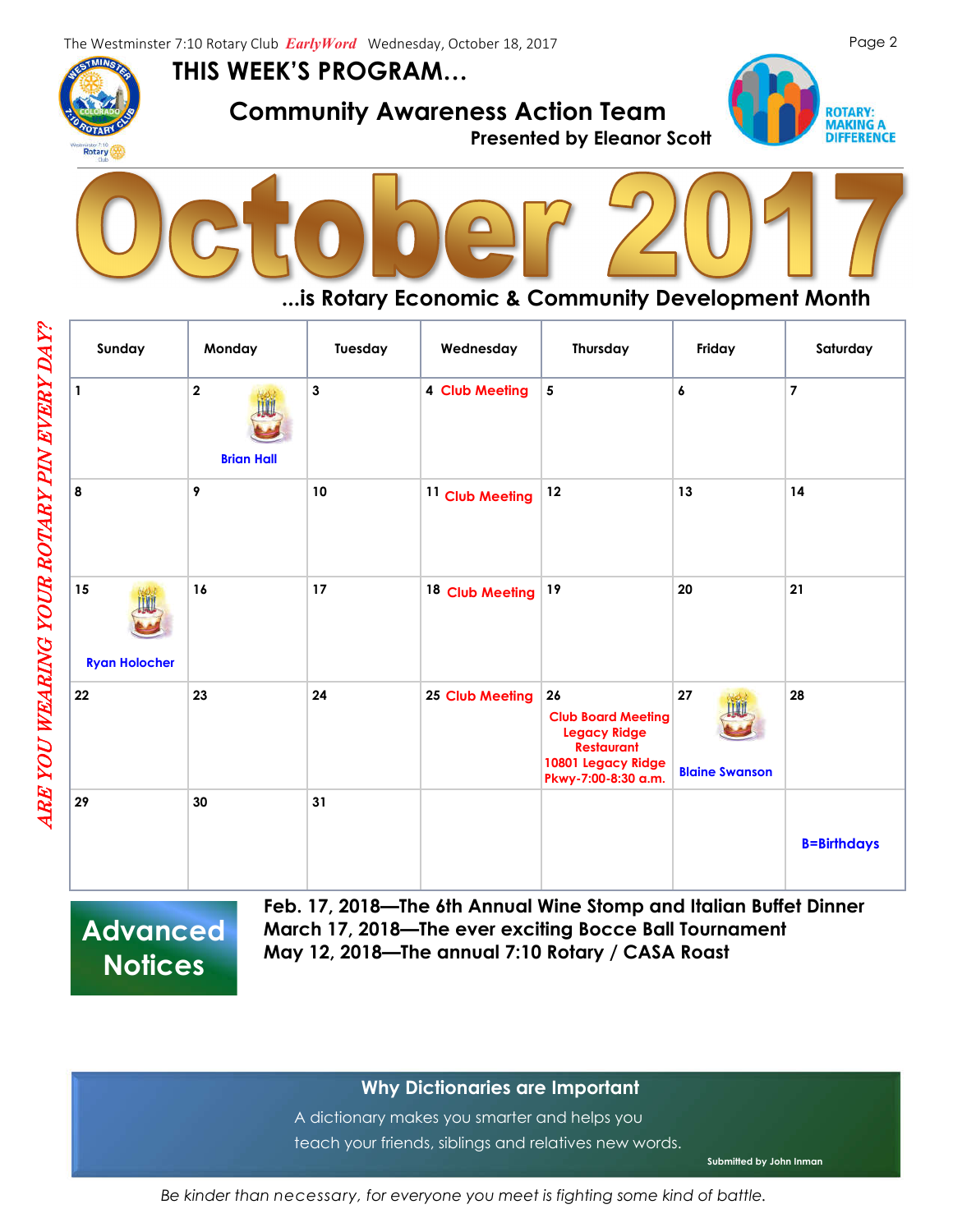# **Rotary Gives Back**



## How your Foundation Contribution Comes Back.

THROUGH THE SHARE system, contributions to The Rotary Foundation are transformed into grants that improve the world and change lives. The Foundation Trustees involve Rotarians worldwide in the decision-making process for Foundation grants and programs. No other foundation gives its donors as much freedom to decide how contributions are spent.

At the end of every Rotary year, contributions to the Annual Fund-SHARE from all Rotary clubs in a district are divided into two funds:

- 50 percent is credited to the World Fund.
- 50 percent is credited to the District Designated Fund (DDF).

The Foundation uses the World Fund portion to pay for the worldwide programs available to all Rotary districts. Your district uses the DDF (District Designated Fund) portion to fund the Foundation grants and programs of its choice.

Soon to be pro: The Rotary Foundation earned a 4-star rating from Charity Navigator, the largest and most prestigious independent evaluator The Rotary Foundation's funding cycle makes district contributions available three years after they are received. The threeyear cycle gives districts time to plan projects and activities and allows the Foundation to invest the contributions. The earnings from those investments pay for general administration and fund development expenses. Your district Rotary Foundation committee decides how to use the district's available DDF allocations, in consultation with the clubs in your district. of nonprofits in the United States.

The 4-star rating, the highest that Charity Navigator awards, recognizes sound fiscal management and commitment to accountability and transparency. Charity Navigator evaluates thousands of nonprofits each year, and only one of four earns 4 stars. This year's top distinction marks the Foundation's sixth straight, placing it in the top 3 percent of U.S.-based charities. In a letter to the Foundation, Ken Berger, the president of Charity Navigator, wrote, "This 'exceptional' designation differentiates The Rotary Foundation from its peers and demonstrates to the public it is worthy of their trust."



From the Club Rotary Foundation Committee Manual

# **Why I'm A Rotarian What Paul Harris Wrote**



I first became interested in Rotary when I was asked to give a presentation to the Canyon Rotary Club. One of the members of the club gave me a hard time (in a good way) and I felt right at home! Joining Rotary allowed me to meet a diverse group of people who live and work in Canyon. The friendships I have made

through the club, as well as the wonderful presentations we have each week, have allowed me to become a wellinformed and involved member of the community. Rotary gave me a sense of pride of Canyon and has driven me to want to serve the community through our motto "Service above Self." *Jeff Worley, Canyon, Texas Rotary Club*



"Having no children of our own, Jean and I have adopted Rotary International. While our cup of joy at `Comely Bank' has consistently overflowed, we have also had our share of sorrows. For instance: The city fathers established arc lights on Longwood Drive.

No longer need God pin the curtain of night back with his stars; no longer need the harvest moon shine; no longer need the commuters of

our community grope their way back through the darkness, to the warmth and good cheer of their firesides. The city fathers take care of all such matters. Night has, in fact, been banished forever."

From My Road to Rotary, Chapter 38, Page 274 - Comely Bank

|                                    |        |        |        |        | As of 6/30/2017                                                | <b>The Rotary Foundation Giving Program 2017-18</b> |             |                                                                           |
|------------------------------------|--------|--------|--------|--------|----------------------------------------------------------------|-----------------------------------------------------|-------------|---------------------------------------------------------------------------|
| Club<br><b>Name</b>                | No. of | Annual | Goal % | AF Per | <b>Annual</b><br>Members Fund Goal Achieved Member Fund Giving | Giving                                              | <b>Eund</b> | <b>Polio Fund Endowment Total: The Rotary</b><br><b>Foundation Giving</b> |
| <b>Westminster 7:10 39 \$4,000</b> |        |        | 2%     | \$1.50 | \$75.00                                                        | \$0.00                                              | \$ 0.00     | \$75.00                                                                   |

*The Difference between Stumbling Blocks and Stepping Stones Is the Way You Use Them.*